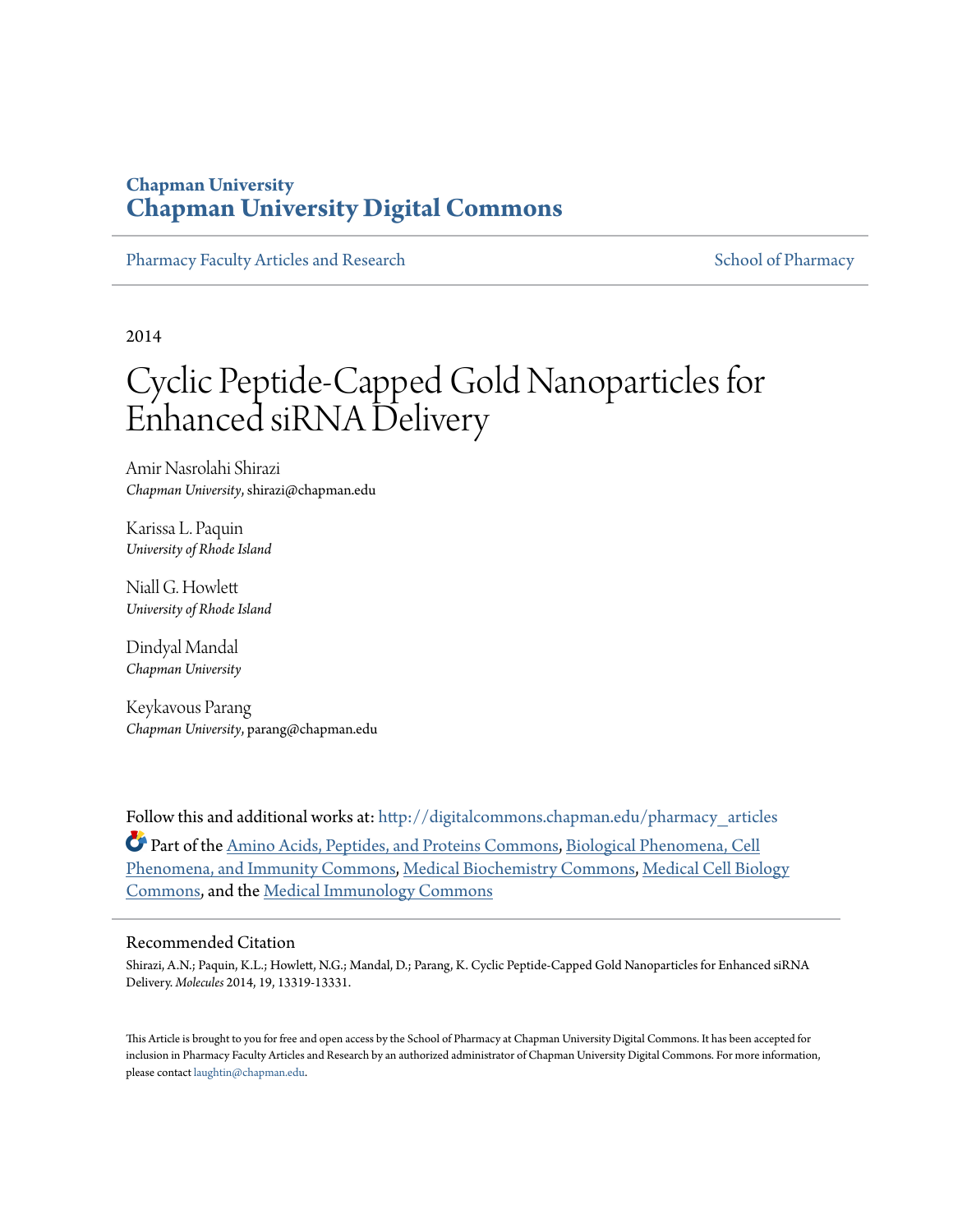# Cyclic Peptide-Capped Gold Nanoparticles for Enhanced siRNA Delivery

#### **Comments**

This article was originally published in *Molecules*, volume 19, issue 9, in 2014. [DOI: 10.3390/](http://dx.doi.org/10.3390/molecules190913319) [molecules190913319](http://dx.doi.org/10.3390/molecules190913319)

# **Creative Commons License**<br> **<b>C** <u>**Q Q**</u>

This work is licensed under a [Creative Commons Attribution 4.0 License.](http://creativecommons.org/licenses/by/4.0/)

**Copyright** MDPI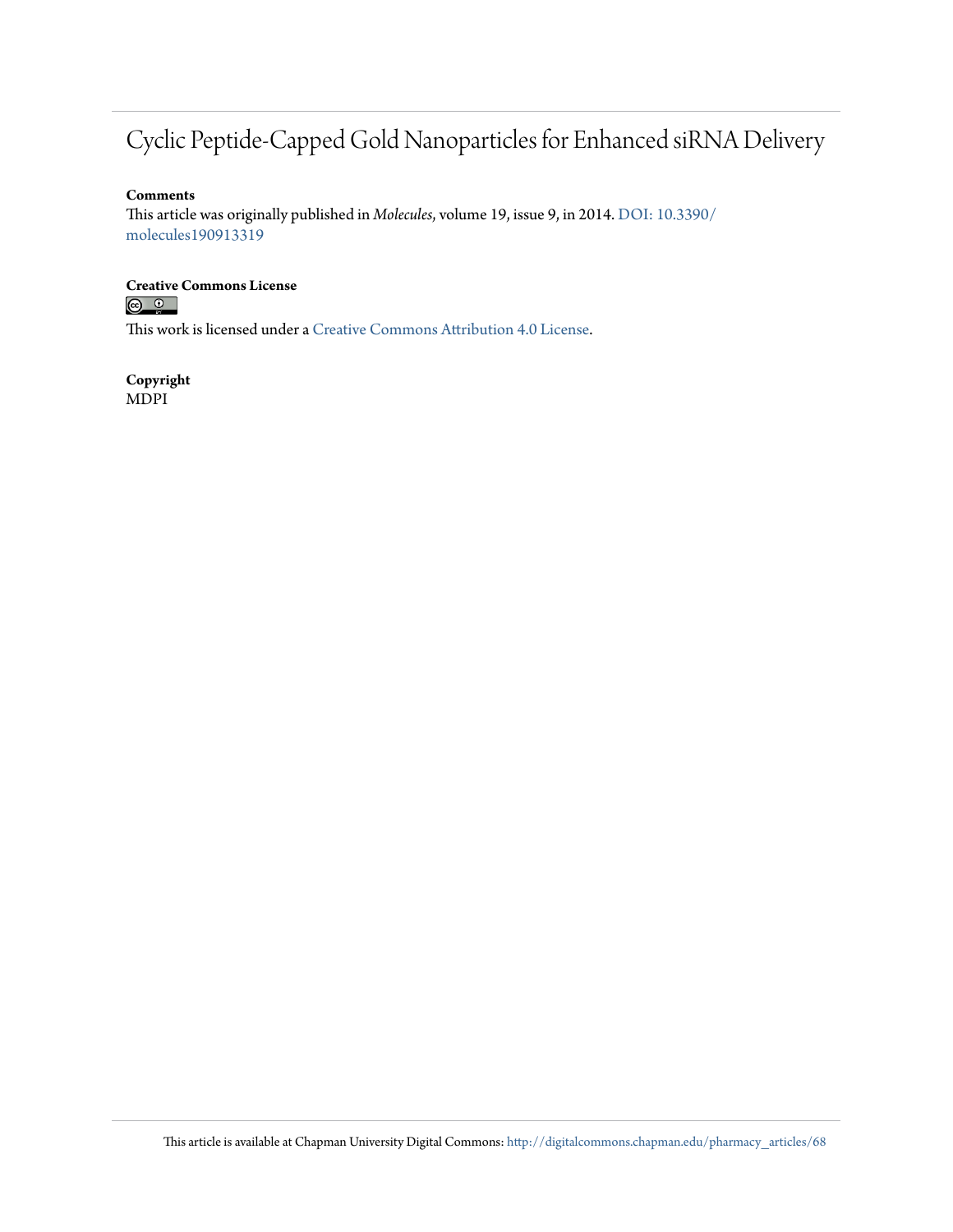

*Article* 

# **Cyclic Peptide-Capped Gold Nanoparticles for Enhanced siRNA Delivery**

Amir Nasrolahi Shirazi <sup>1</sup>, Karissa L. Paquin <sup>2</sup>, Niall G. Howlett <sup>2</sup>, Dindyal Mandal <sup>1</sup> and **Keykavous Parang 1,\*** 

- 1 School of Pharmacy, Chapman University, Irvine, CA 92618, USA
- 2 Department of Cell and Molecular Biology, University of Rhode Island, Kingston, RI 02881, USA
- **\*** Author to whom correspondence should be addressed; E-Mail: parang@chapman.edu; Tel.: +1-714-516-5489; Fax: +1-714-516-5481.

*Received: 9 June 2014; in revised form: 22 August 2014 / Accepted: 22 August 2014 / Published: 28 August 2014* 

**Abstract:** Previously, we have reported the synthesis of a homochiral L-cyclic peptide [WR]<sub>5</sub> and its use for delivery of anti-HIV drugs and biomolecules. A physical mixture of  $HAuCl<sub>4</sub>$  and the peptide generated peptide-capped gold nanoparticles. Here,  $[WR]<sub>5</sub>$  and [WR]5-AuNPs were tested for their efficiency to deliver a small interfering RNA molecule (siRNA) in human cervix adenocarcinoma (HeLa) cells. Flow cytometry investigation revealed that the intracellular uptake of a fluorescence-labeled non-targeting siRNA (200 nM) was enhanced in the presence of  $[WR]_5$  and  $[WR]_5$ -AuNPs by 2- and 3.8-fold when compared with that of siRNA alone after 24 h incubation. Comparative toxicity results showed that  $[WR]_5$  and  $[WR]_5$ -AuNPs were less toxic in cells compared to other available carrier systems, such as Lipofectamine.

**Keywords:** small interfering RNA (siRNA) delivery; gold nanoparticles; cyclic peptides; siRNA delivery systems (DDS)

## **1. Introduction**

Small interfering RNA (siRNA) is a class of RNA molecules that elicits knockdown of its complimentary target mRNA and consequently inhibits the expression of the corresponding protein [1]. siRNA has been extensively investigated as one of the relatively modern therapeutics in the treatment of various diseases [2–7]. However, further clinical investigation of siRNA has been challenging due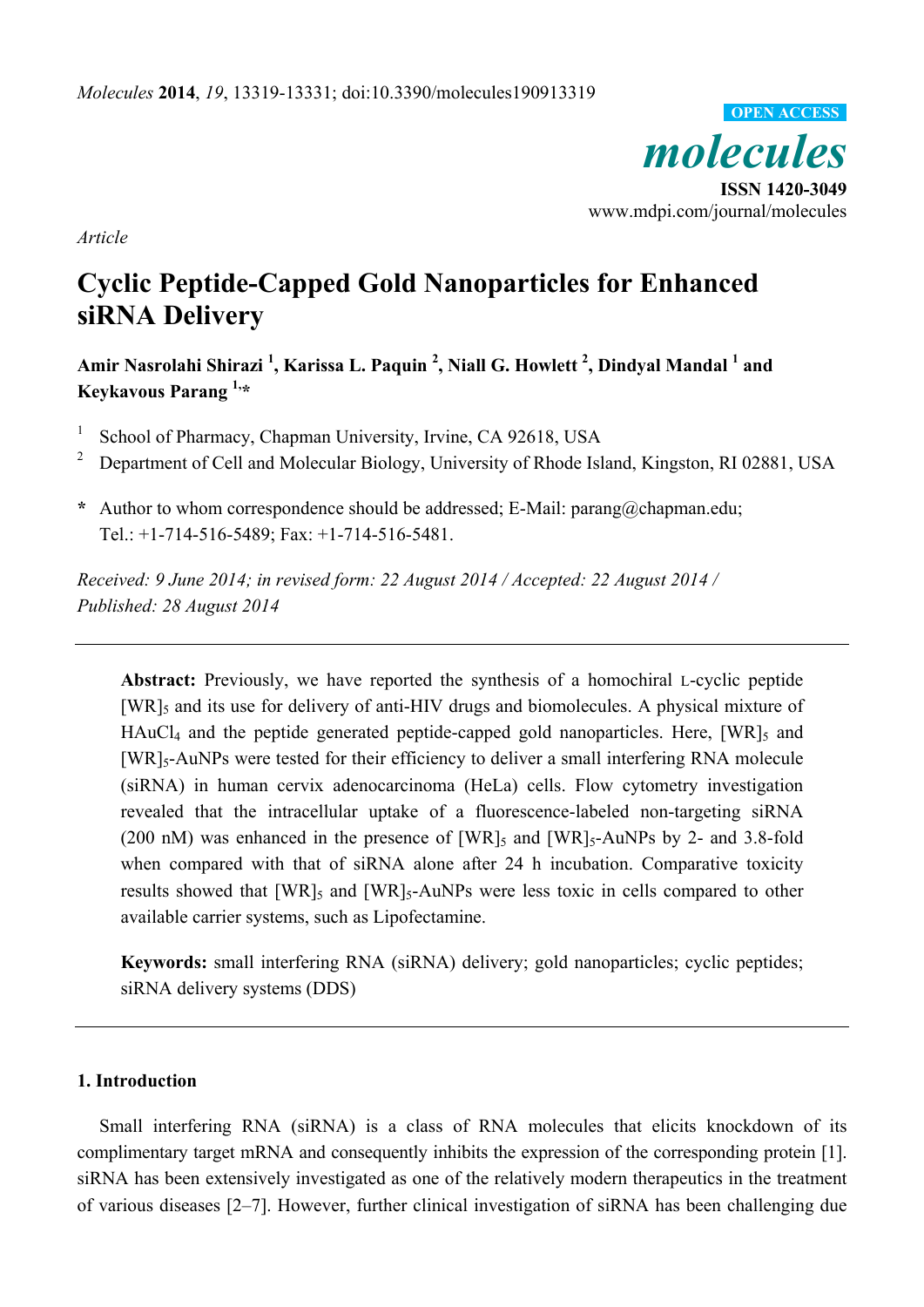to their relatively large size, poor intracellular uptake due to the presence of negatively charged phosphate groups in their structure, and enzymatic degradation under *in vivo* environment [8,9]. Thus, several delivery systems, such as polymeric-based [10], cholesterol containing [11], lipid-based like liposomes [12], and carbon nanotubes (CNTs) [13] have been employed to improve several properties of siRNA including limited intracellular delivery, degradation in serum, and off-target effects.

Despite this development, siRNA-mediated delivery systems have not been entirely successful since the majority of delivery systems exhibited significant cytotoxicity and showed limited potential for siRNA delivery in some cell lines [14–18]. For instance, post-mitotic primary neuron cells showed high resistance to lipofectamin [18]. Meanwhile, due to the great therapeutic potential of siRNA, developing efficient delivery systems is highly demanded in clinical investigations. Currently, Lipofectamine has been used as one of the common systems for siRNA delivery. However, in several cases, like E18 rat embryonic cortical and hippocampal cells the transfection efficiency was significantly low (3%–25%) [19].

In last two decades, cell-penetrating peptides (CPPs) have been widely employed as non-viral intracellular carriers by taking advantage of their unparalleled properties like biocompatibility and cell penetration ability to cross the plasma membrane or through endocytic pathways [20]. A wide range of molecular cargos, such as small drugs [21–24], biologically important molecules [25], and relatively large liposomes [26,27] have been transported by using CPP-mediated delivery methods. Structurally, the majority of CPPs contain positively charged amino acids (e.g., arginine and/or lysine). The presence of positive charge on the surface of CPPs helps them to interact with negatively charged elements (e.g., heparin and/or phosphate groups) in cell membrane structure. This interaction can trigger the internalization of the peptide.

In addition to the cell penetrating capability of CPPs, the molecular cargos loading and release are significantly important in overall functionality of the system. Thus, to date, several CPPs have been discovered that can be employed as transportation tools for the intracellular delivery of different biomolecules through non-covalent interaction. Furthermore, loading molecular cargos through non-covalent interactions offers significant advantages including smooth release of drug in their intact form and simple loading procedure when compared with the covalent methods [28,29]. Technically, amino acids with lipophilic regions like tryptophan can generate a hydrophobic region. The presence of the hydrophobic region can further assist the system to entrap the relatively large biomolecules. The formation of cargo complex-CPP through mostly electrostatic interaction and hydrophobic forces is a simple and easy approach. The complex formation can reform the structure and induce cell permeability to the conformation of relatively large molecules. Furthermore, positively charged portion of CPPs are able to hold the negatively charged backbone in siRNAs structure. These nonspecific electrostatic interactions facilitate the carrier-siRNA complex formation. In addition, other parameters like the molar and/or charge ratio of the CPPs to siRNA can control the functionality of the system. It has been reported that the excess amount of CPPs can facilitate the formation of the CPP-siRNA complex and cover the surface of the complex by positive charge to increase the cell permeability of the system [30]. Moreover, the hydrophobic portion of the CPPs could be responsible for the entrapment of siRNA and disturbs the stabilization of the plasma membrane. Recently, several *in vivo* investigations have reported by employing the non-covalent approach between CPP and siRNA [31].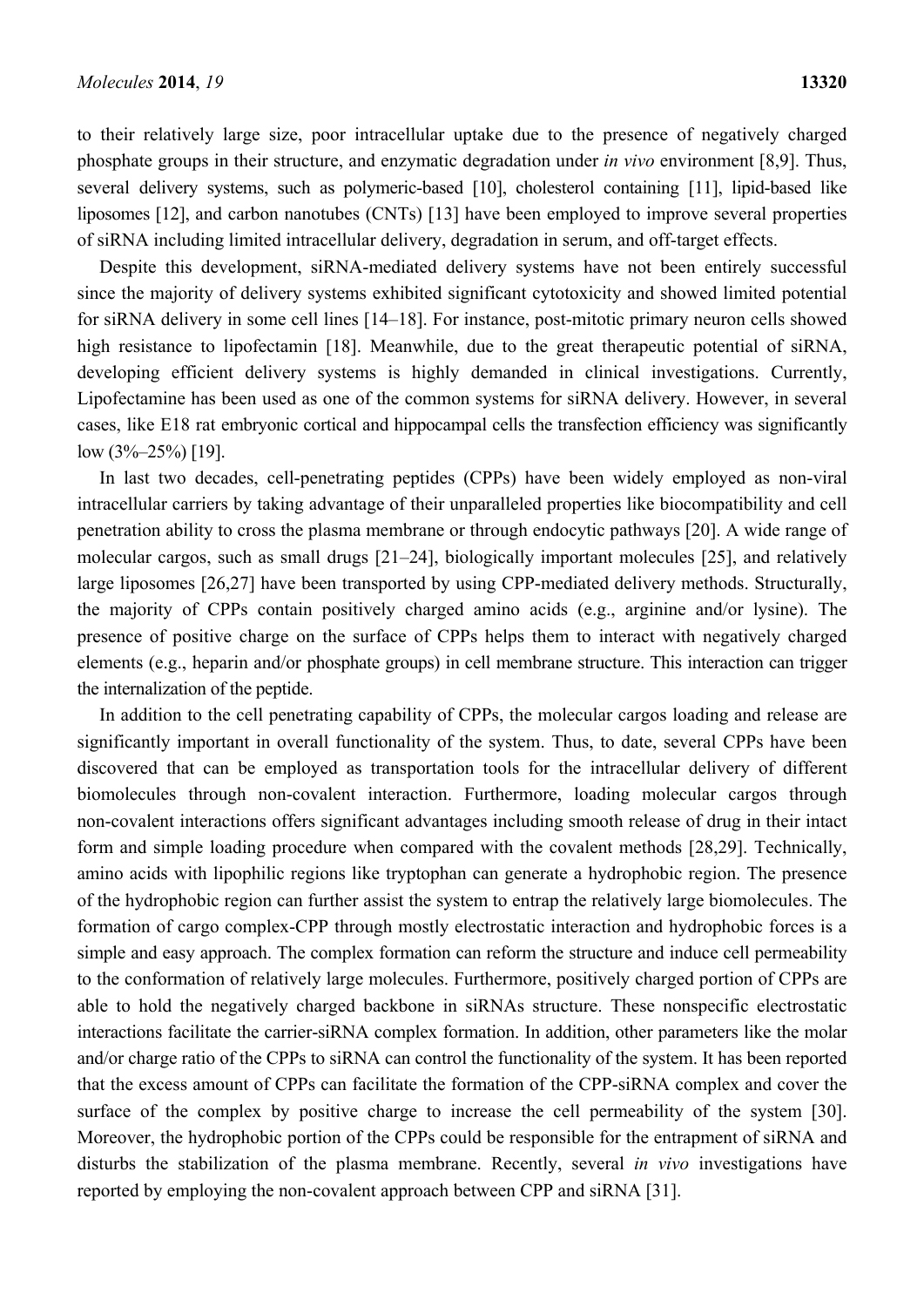During the last few years we have been investigating the application of cyclic peptides in the delivery of a wide range of cargos (including anticancer agents, anti-HIV drugs, and negatively charged phosphopeptides). The cyclic conformation of the peptide offers higher cell penetrating ability and stability over linear counterparts. Our studies showed that the intracellular uptake of several molecular cargos can be significantly enhanced in the presence of a cyclic peptide containing alternative arginine and tryptophan namely  $[WR]_5$   $[20,32,33]$ . Moreover, the formation of  $[WR]_5$ -capped gold nanoparticles were discovered to improve the intracellular delivery of model anti-*HIV* drugs and phosphopeptides [34,35]. In continuation of our efforts to develop new applications of cyclic peptidebased drug delivery systems for transporting biomolecules, we report here the use of  $[WR]_{5}$ - and [WR]<sub>5</sub>-AuNPs for improving the cellular delivery of siRNA. To the best of our knowledge, this is the first report of using cyclic peptide-based delivery systems for cellular transporting of siRNA.

## **2. Results and Discussion**

## *2.1. Synthesis of the Cyclic Peptide*

A cyclic decapeptide containing alternative L-arginine and L-tryptophan (Scheme 1) was synthesized by using 9-fluorenylmethyloxycarbonyl (Fmoc)-based chemistry based on our previously reported method [20,32,33]. The peptide was designed based on the presence of hydrophobic tryptophan and positively charged arginine. The presence of positively charged arginine residues is critical since they can trigger electrostatic interactions with negatively charged elements in the cell membrane, such as phosphate groups and heparin residues. Furthermore, tryptophan helps to generate a hydrophobic region and facilitate the transportation of siRNA through disturbing the phospholipid bilayer and leads to a higher uptake. The combination of tryptophan and arginine residues induced the reaction of the peptide with HAuCl<sub>4</sub> solution. Mechanistically, tryptophan has been used for the formation of gold nanoparticles since this amino acid can reduce  $Au^{3+}$  into  $Au^{\circ}$ . Moreover, arginine attracts the negatively charged charged aurate anions into the reaction site [24]. Thus, this mixure of amino acids could be an optimized arrangement to increase the yield of gold nanoparticles synthesis, and an efficient collection for cellular uptake enhancement (Scheme 2).





**[WR]5 [WR]5-AuNPs**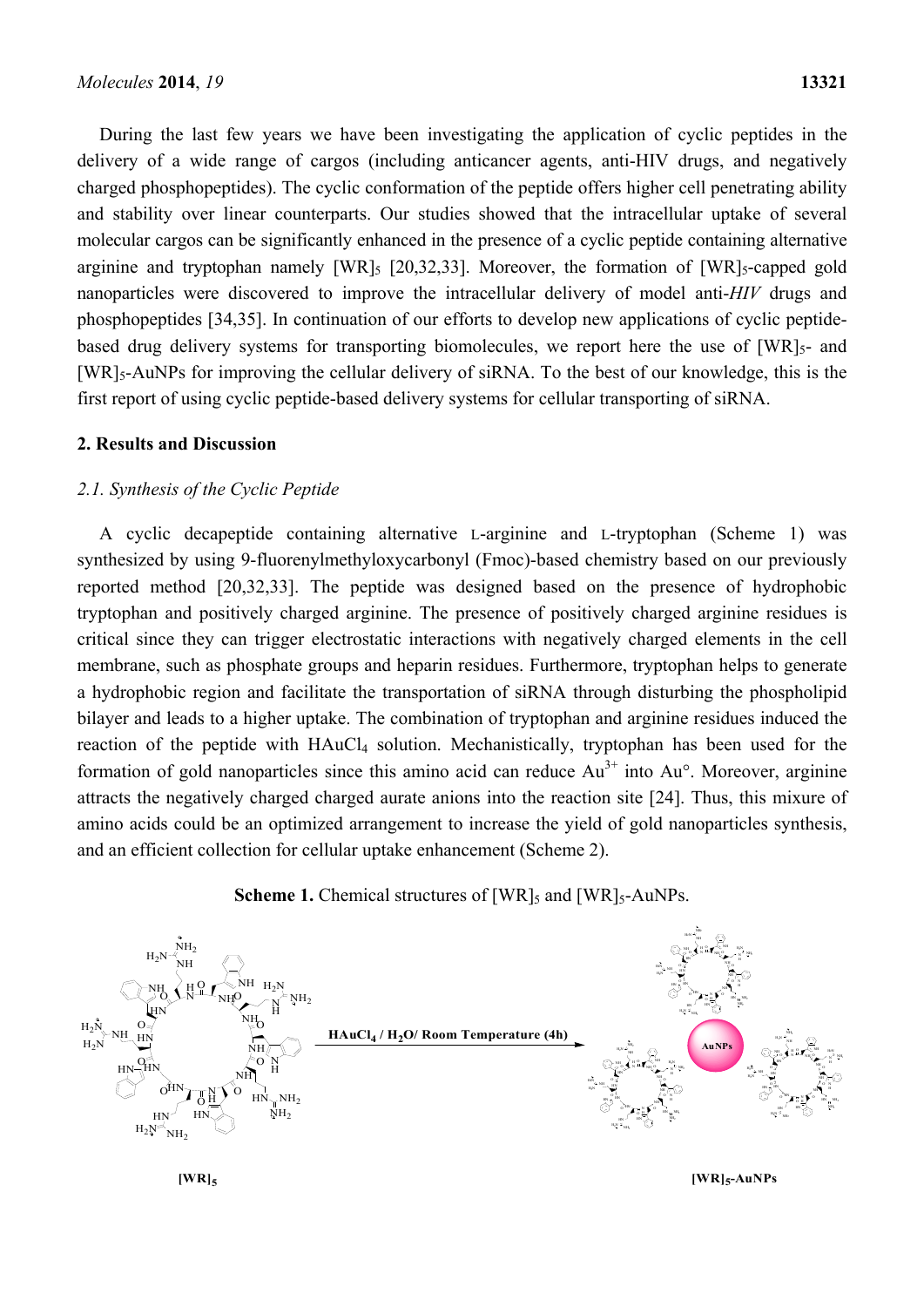

**Scheme 2.** Solid-phase synthesis of cyclic [WR]<sub>5</sub>.

#### *2.2. Synthesis of Peptide-Capped Gold Nanoparticles*

The synthesis of [WR]<sub>5</sub>-AuNPs was performed by an *in situ* method. The peptide was dissolved in water  $(1 \text{ mM})$  and mixed with an aqueous solution of  $HAuCl_4$   $(1 \text{ mM})$ . The peptide-capped nanoparticles were obtained after 4 h incubation at room temperature. The final concentrations of gold and peptides were adjusted to be 500 μM. The purple color showed the formation of CPP-AuNPs. Mechanistically, the CPP works as reducing and capping agents to generate peptide capped AuNPs in one step. The synthesized peptide-capped gold nanoparticles were characterized by different techniques such as UV-Vis spectroscopy, transmission electron microscopy (TEM), and dynamic light scattering (DLS) techniques as previously reported by us [35]. The formation of synthesized nanoparticles was confirmed as their characteristic peak showed up at 540 nm (Figure S1). Scanning electron microscopy (SEM) images showed that nanoparticles formed in a size range of 200–230 nm (Figure S2). DLS also validated the size of nanoparticles. Furthermore, zeta potential was used to measure the charge on the surface of nanoparticles. The elevation in zeta potential of  $[WR]_5$  and [WR]<sub>5</sub>-AuNPs were determined to be  $+56.2 \pm 7.6$  mv and  $+18.35 \pm 2.5$  mv respectively. These data showed that the positively charged arginine residues can cover the surface of nanoparticles through electrostatic interactions.

### *2.3. Cytotoxicity of siRNA Delivery Systems*

Initially, the peptide and the corresponding peptide capped-gold nanoparticles were tested for their toxicity in human cervical adenocarcinoma (HeLa) cells. We compared the cytotoxicity of [WR]<sub>5</sub> and [WR]<sub>5</sub>-AuNPs CPPs with transfection reagents, such as polyarginine  $(CR_7)$ , TAT (YGRKKRRQRRRC), and Lipofectamine (Lipo2000®, a cationic lipid formulation) at different incubation times (24–72 h). As it is shown in Figure 1,  $[WR]_5$ -AuNPs (25  $\mu$ M) and  $[WR]_5$  (25  $\mu$ M) exhibited significantly lower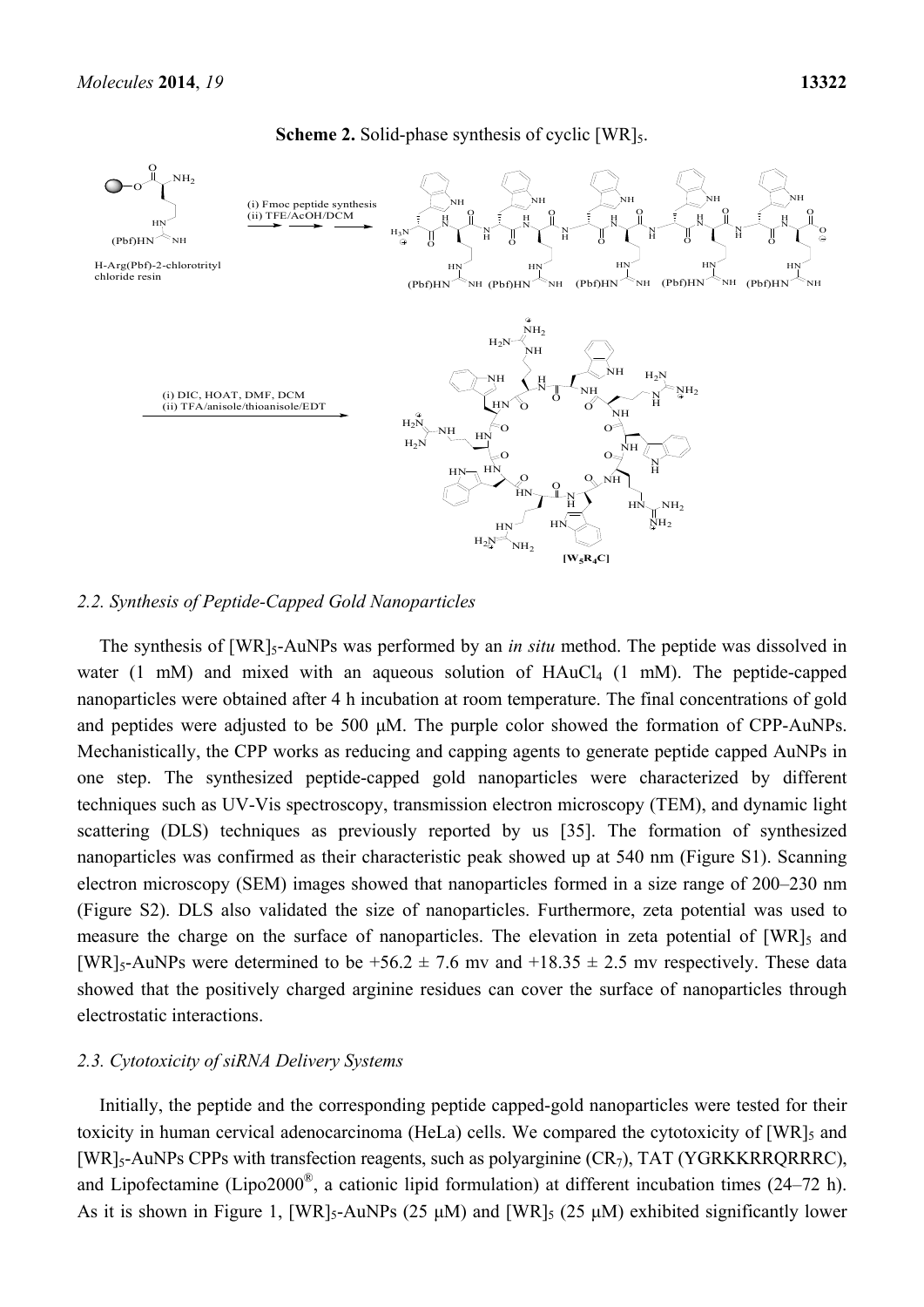toxicity in HeLa cells compared to other CPPs like polyarginine (25  $\mu$ M), TAT (25  $\mu$ M), and Lipofectamine (200 nM) by 21%–55%. Based on the cytotoxicity results, the noncytotoxic concentration of 25 μM was chosen for further studies.





*2.4. Cellular Uptake of F′-siRNA by Flow Cytometry* 

To evaluate [WR]<sub>5</sub>-AuNPs and [WR]<sub>5</sub> as siRNA transporters, a model experiment with non-targeting fluorescent siRNA, F'-siRNA (where  $F' = 5.6$ -carboxyfluorescein (FAM), GenePharma, Shanghai, China) as a cargo molecule was performed. This siRNA with a sequence of 5'-UUC UCC GAA CGU GUC ACG UTT-3' was selected as a model cargo to determine the efficiency of the system. Due to the presence of the negatively charged segments in the structure of siRNA, an efficient cellular uptake is critical for its activity. HeLa cells were incubated with F′-siRNA (200 nM) in the presence or absence of transporters [WR]<sub>5</sub>-AuNPs and [WR]<sub>5</sub> (25  $\mu$ M) for 24 h at 37 °C and then treated with trypsin to remove cell surface-bound siRNA. Intracellular uptake of F′-siRNA was measured in cells using fluorescence activated cell sorter (FACS). FACS showed higher fluorescence signal in cells treated with F'-siRNA-loaded  $[WR]_5$  and  $[WR]_5$ -AuNPs compared to that of F'-siRNA alone. For instance, the cellular uptake of F'-siRNA-loaded  $[WR]_5$ -AuNPs and F'-siRNA-loaded  $[WR]_5$  were found to be approximately 3.8- and 2-fold higher for F′-siRNA than those of F′-siRNA alone, respectively (Figure 2), suggesting that the uptake of siRNA is facilitated by the carriers. These data also suggest that a  $[WR]_5$  and their AuNPs can enhance cellular association of the siRNA. Peptide-capped gold nanoparticles showed higher efficiency in delivering siRNA into cells compared to the peptide alone. Both AuNPs and [WR]<sub>5</sub> have been reported as cellular delivery agents. The combination of both in peptide-capped AuNPs will generate nanoparticles with more transfection efficiency. AuNPs have highly active surface for binding to siRNA. The formation of peptide-capped AuNPs changes the orientation of amino acids in the structure of the peptide and enhances their efficiency.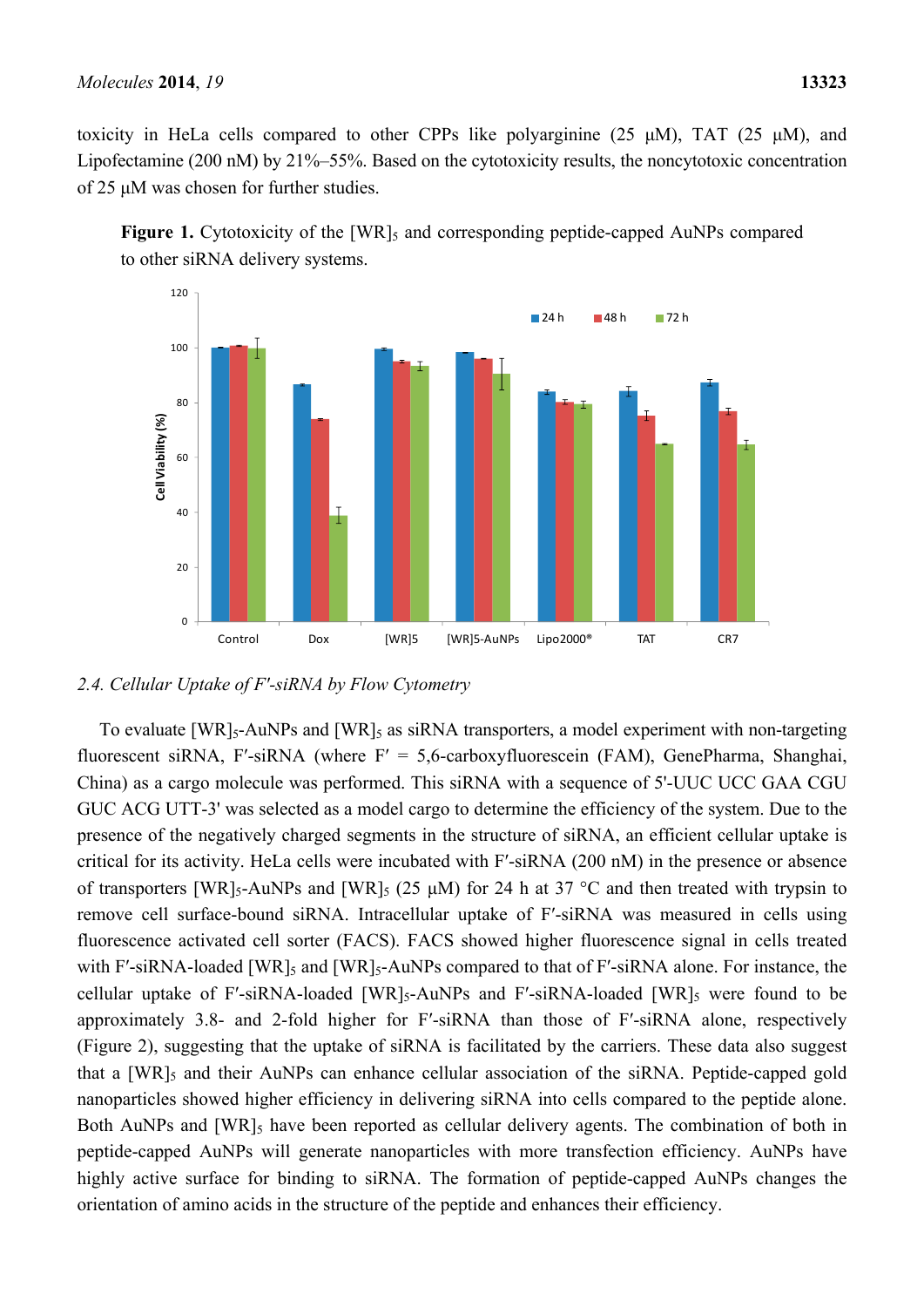

**Figure 2.** Cellular uptake of F'-siRNA in the presence and absence of  $[WR]_5$  and  $[WR]_5$ -AuNPs after 4 h incubation.

## *2.5. Cellular Uptake of F′-siRNA by Microscopy*

To confirm the improvement of cellular uptake of the siRNA, the fluorescence intensity of F′-siRNA was visualized in HeLa cells by microscopy techniques. Microscopy results exhibited the localization of F'-siRNA-loaded [WR]<sub>5</sub>-AuNPs and F'-siRNA-loaded [WR]<sub>5</sub>. Lipofectamine was used as a control for microscopy studies. We found that the presence of Lipo2000® enhanced the fluorescence signal in cells suggesting the intracellular uptake of the F′-siRNA. However, higher intensity was observed in the presence of  $[WR]_{5}$ -AuNPs compared to that of Lipo2000<sup>®</sup>, suggesting that this lipid-based reagent did not work as efficiently as the peptide-capped AuNPs. These data confirmed that the presence of the peptide and peptide-capped AuNPs are critical for the enhanced cellular permeability of the molecular cargo (Figure 3).

## 2.6. Cellular Uptake of F'-[WR]<sub>5</sub>-AuNPs

Previously, the procedure for the synthesis of F'-[WR]<sub>5</sub>-AuNPs was reported by us [35]. The mechanistic investigations showed that the uptake of F'-[WR]<sub>5</sub>-AuNPs by cells did not change when endocytic inhibitors were used (Supporting Information, Figure S3). However, EIA had a minor effect on the uptake suggesting that lipid-raft-dependent micropinocytosis and phagocytosis pathways could be slightly responsible for transporting the drug across the cell membrane.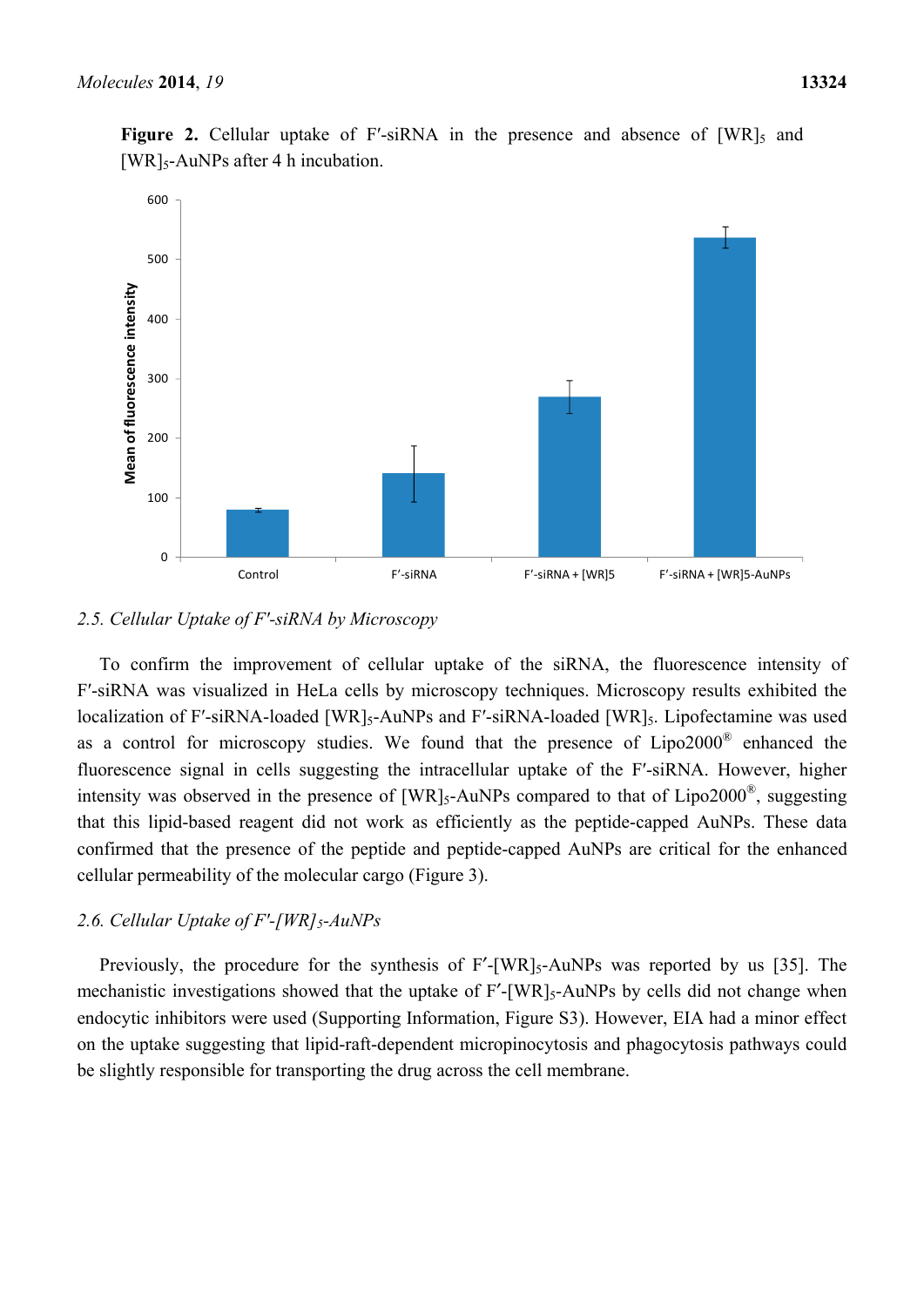**Figure 3.** Fluorescence microscope images of F′-siRNA uptake by HeLa cells in the presence of  $[WR]_5$  and  $[WR]_5$ -AuNPs after 4 h incubation. No green fluorescence was observed in the presence of F′-siRNA alone. BF: Brightfield, FITC: Fluorescein isothiocyanate.



# **3. Experimental Section**

# *3.1. General Methods*

All reagents were purchased from Wilkem Scientific (Pawtucket, RI, USA). Other chemicals and reagents were purchased from Sigma-Aldrich Chemical Co. (Milwaukee, WI, USA). Coupling reagents, trityl chloride resin, and Fmoc-amino acid building blocks were purchased from Chem-Impex International Inc. (Wood Dale, IL, USA). The non-targeting fluorescent labeled siRNA (FAM-siRNA) was purchased from GenePharma. The sequence osf the siRNA was 5'-UUC UCC GAA CGU GUC ACG UTT-3'. The siRNA against FANCD2 was purchased from Ambion (Grand Island, NY, USA) with a sense sequence of 5'-CAG CCA ACC UGA GAU CCU ATT-3', and antisense of 5′-UAG GAU CUC AGG UAG GCU GGT-3'.

# *3.2. Synthesis of [WR]<sub>5</sub>*

The cyclic peptide synthesis was performed by our previously reported procedure [32,33]. Bio-Rad polypropylene columns were used as reaction vessels, and all reactions were carried out by shaking and mixing in a Glass-Col small tube rotator under  $N_2$  gas at room temperature. For peptide synthesis, solid-phase method employing *N*-(9-fluorenyl)methoxycarbonyl (Fmoc)-based chemistry and Fmoc-L-amino acid building blocks were used. 2-(1*H-*Benzotriazole-1-yl)-1,1,3,3-tetramethyluronium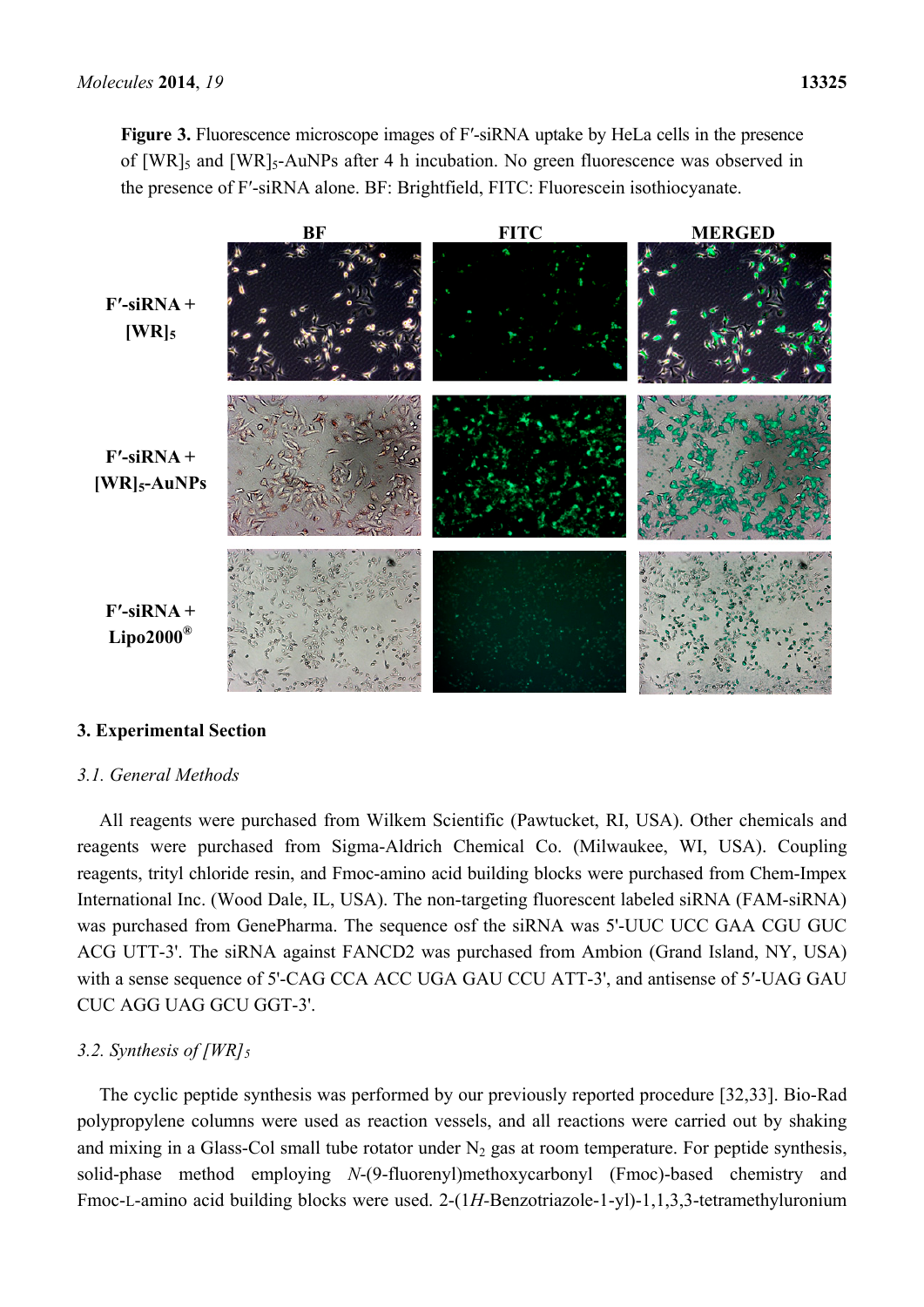hexafluoro phosphate (HBTU) and *N*,*N*-diisopropylethylamine (DIPEA) were used for coupling and activating amino acids respectively in *N*,*N*-dimethylformamide (DMF). Fmoc deprotection was carried out by using piperidine in DMF (20%  $v/v$ ). A mixture of trifluoroethanol (TFE)/acetic acid/dichloromethane (DCM) (2:2:6, v/v/v, 15 mL) was used for cleaving the side chain protected peptide from the resin for 2 h. The resin was filtered off, and the solvent was evaporated to collect the linear peptide with side chain protecting groups. To synthesize the cyclic peptide from the linear one, a mixture of 1-hydroxy-7-azabenzotriazole (HOAt, 163.3 mg, 1.2 mmol) and *N*,*N′*-diisopropylcarbodiimide (DIC, 187.0 µL, 1.2 mmol) in dry DMF (100 mL) and dry DCM (40 mL) for 18 h was used. The deprotection of peptide side chains was carried by using a mixture of trifluoroacetic acid (TFA)/thioanisole/anisole/1,2-ethanedithiol (EDT) (90:5:2:3  $v/v/v/v$ ) for 2 h. Cold diethyl ether (Et<sub>2</sub>O) was used to precipitate the peptide. The crude peptide was purified by reversed-phase Hitachi HPLC (L-2455) on a Phenomenex Prodigy 10  $\mu$ m ODS reversed-phase column (2.1 cm  $\times$  25 cm). The peptide was purified by eluting the crude peptide at  $10.0$  mL/min using a gradient of  $0\%$ – $100\%$ acetonitrile (0.1% TFA) and water (0.1% TFA) over 60 min. The peptide was then lyophilized. A high-resolution Biosystems QStar Elite time-of-flight electrospray mass spectrometer and a MALDI AXIMA Performance TOF/TOF mass spectrometer (Shimadzu, Tokyo, Japan) were employed to confirm the chemical structure of  $[WR]_5$  as described previously  $[21,22]$ . Analytical HPLC was used to confirm the purity of final products (>95%, Figure S4). The analytical HPLC was performed on Thermo Hypersil Gold C18 analytical column  $(150 \times 4.6 \text{ mm})$ .

# *3.3. Spectral Data*

[WR]<sub>5</sub>: HR-MS (ESI-TOF)  $(m/z)$ : C<sub>85</sub>H<sub>110</sub>N<sub>30</sub>O<sub>10</sub>: calcd, 1710.9021; found, 1711.6974 [M+H]<sup>+</sup>, 571.5658  $[M+3H]^{3+}$ , 428.9286  $[M+4H]^{4+}$ , 343.1493  $[M+5H]^{5+}$ .

# *3.4. Synthesis of Peptide-Capped Gold Nanoparticles*

The synthesis of AuNPs was carried out by using [WR]<sub>5</sub> peptide and visual evaluation technique. Mixing  $HAuCl_4$  (1 mM) and  $[WR]_5$  (1 mM) solutions led to the formation of peptide-capped AuNPs. The cyclic peptide was dissolved in deionized water (1 mL) to prepare the stock solution (1 mM). The stock solution  $(1 \text{ mL}, 1 \text{ mM})$  was mixed with  $HAuCl_4$  solution  $(1 \text{ mL}, 1 \text{ mM})$  to synthesize AuNPs. The color of the solution was turned into purple upon the formation of AuNPs. Subsequently, all concentrations in cell based assays was calculated based on the concentration of the peptide solution and  $HAuCl<sub>4</sub>$  solution.

## *3.5. Scanning Electron Microscopy (SEM)*

To prepare a sample for SEM microscopy,  $[WR]_5$ -AuNPs (5 µL of 0.5 mM solution in H<sub>2</sub>O) solution was spotted onto a carbon-coated copper grid (300 mesh). The liquid drop was then allowed to stay on the carbon film for 10 min. The excess of the solution was removed from the surface of the grid, and the sample was kept overnight to get dried. SEM analyses of [WR]<sub>5</sub>-AuNPs were conducted in an FEI Nova NanoSEM (Hillsboro, OR, USA) using the directional backscatter (DBS) electron detector.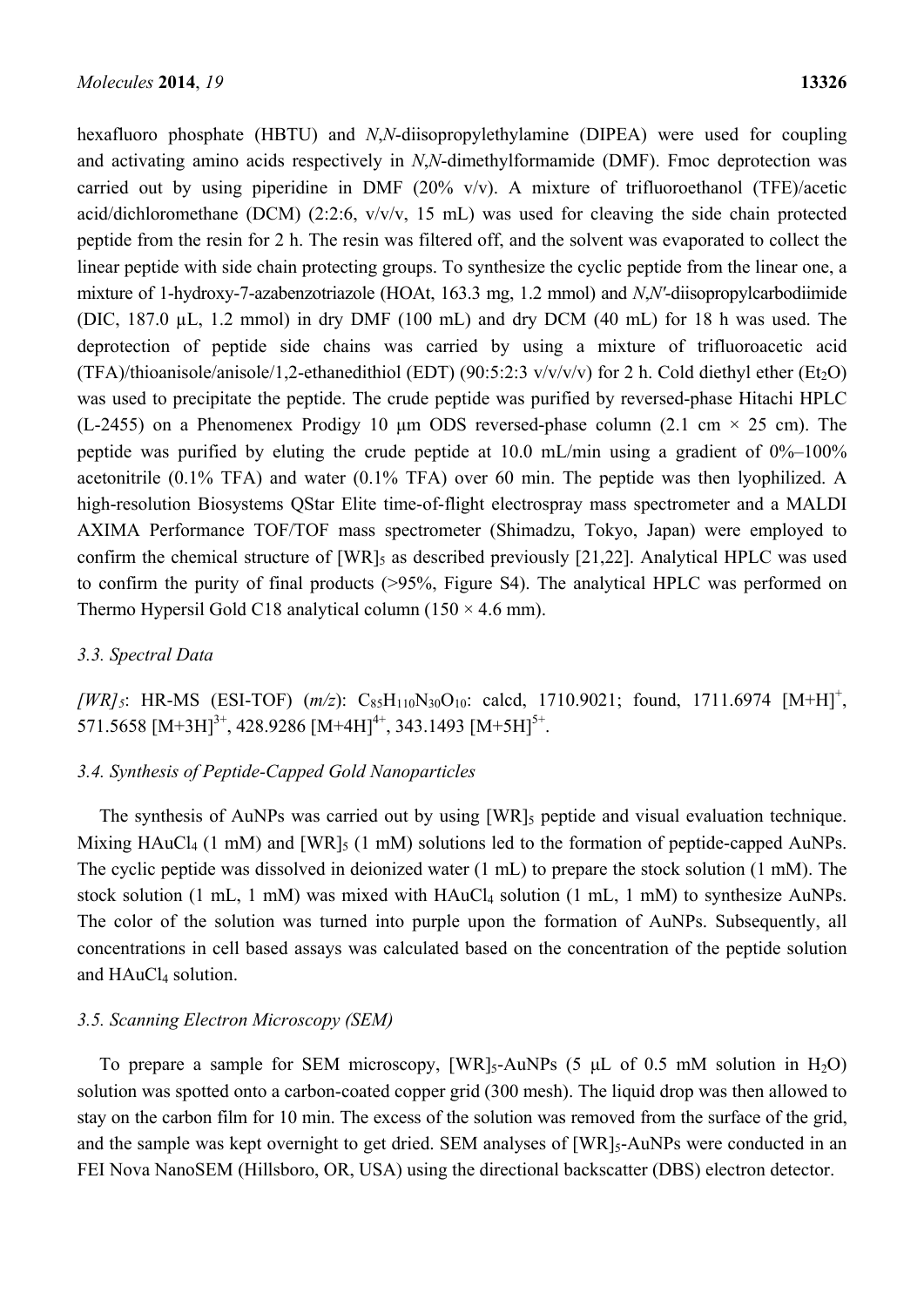## *3.6. Cell Culture*

Human cervix adenocarcinoma (HeLa) cells (ATCC no CCL-2) was obtained from the American Type Culture Collection (Manassas, VA, USA). Cells were grown on 75 cm<sup>2</sup> cell culture flasks with EMEM medium, supplemented with 10% fetal bovine serum (FBS), and 1% penicillin-streptomycin solution (10,000 units of penicillin and 10 mg of streptomycin in 0.9% NaCl) in a humidified atmosphere of 5% CO2, 95% air at 37 °C.

## 3.6.1. Cytotoxicity Assay

The cytotoxicity assay was performed through MTS cell viability assay. HeLa cells (4000) were seeded in 0.1 mL per well in 96-well plates 24 h prior to the experiment. The old medium (EMEM containing FBS (10%)) was changed by compounds including  $[WR]_5$  (25  $\mu$ M),  $[WR]_5$ -AuNPs (25 μM), Lipofectamine (2 µg/mL), polyarginine (25 μM), and TAT peptide (25 μM) in serum containing medium and incubated for 24–72 h at 37 °C in a humidified atmosphere of 5% CO<sub>2</sub>. 20  $\mu$ L of CellTiter 96 aqueous solution (Promega, Madison, WI, USA) was added. Cell viability was calculated with the fluorescence intensity at 490 nm using a SpectraMax M2 microplate spectrophotometer. The percentage of cell survival was calculated as [(OD value of cells treated with the test mixture of compounds) − (OD value of culture medium)]/[(OD value of control cells) − (OD value of culture medium)]  $\times$  100%.

## 3.6.2. Microscopy Imaging

HeLa cells were grown with antibiotic-free DMEM 24 h prior to the experiment in 6-well plates  $(2 \times 10^5 \text{ cells in 1 mL media per well})$ . The FAM-siRNA was incubated with [WR]<sub>5</sub>, [WR]<sub>5</sub>-AuNPs, or Lipofectamine for 30 min at room temperature. Then, the cells were treated with a mixture of FAM-siRNA (200 nM) and [WR]<sub>5</sub> (25  $\mu$ M), [WR]<sub>5</sub>-AuNPs (25  $\mu$ M), or Lipofectamine (2  $\mu$ g/mL) in Opti-MEM for 4 h and 24 h at 37 °C. After a specific incubation time, the media containing the treatments was removed, and PBS was added to cells. Microscopy was carried out using a Zeiss Axio Imager (Oberkochen, Germany) A1 and Vision Rel. 4.6, Dell Optiplex 735. The imaging was carried out under fluorescence and bright field at 50×, 100×, and 400× magnifications. Images were merged using Adobe Photoshop in order to visualize the localization of fluorescence.

# 3.6.3. Flow Cytometry

HeLa cells were taken in 6-well plates with the population of  $3 \times 10^5$  cells per well in opti-MEM. Then, the fluorescence-labelled siRNA (FAM-siRNA, F′-siRNA, 200 nM) alone and in combination with  $[WR]_5$  (25  $\mu$ M) and  $[WR]_5$ -AuNPs (25  $\mu$ M) were added to the different wells in serum with no media. The plates were incubated for 4 h at 37 °C. As a negative control, wells with no treatment and F′-siRNA alone were used. After 4 h incubation, the media containing the treatments were removed. The cells were digested with 0.25% trypsin/ EDTA (0.53 mM) for 5 min to remove any artificial surface binding. Then the cells were washed twice with PBS. Finally, the cells were resuspended in flow cytometry buffer and analyzed by flow cytometry (FACSVerse flow cytometer, San Jose, CA, USA)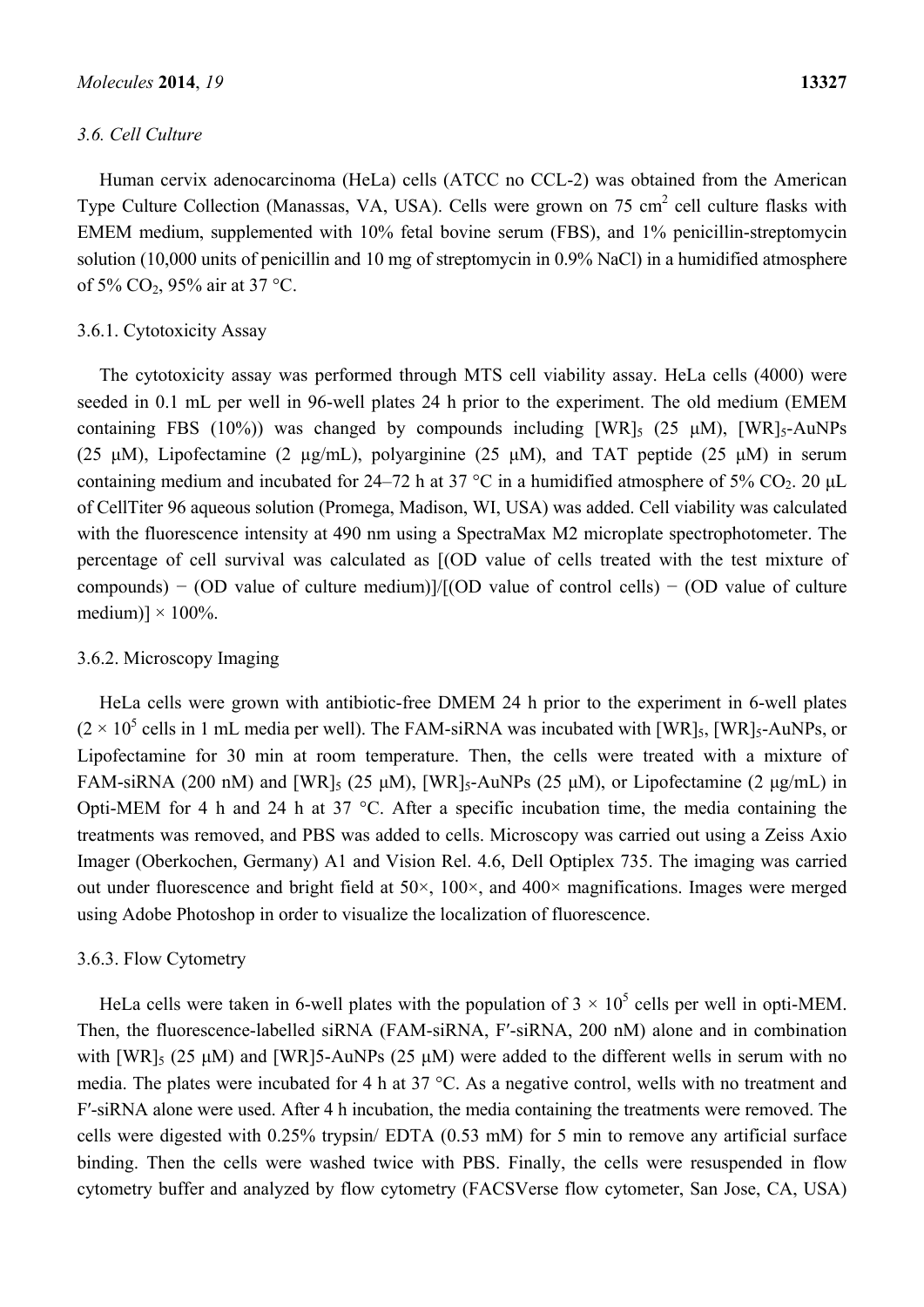using FITC channel and CellQuest software. The data presented were based on the mean fluorescence signal for 10,000 cells collected. All assays were performed in duplicate.

3.6.4. Mechanism of Cellular Uptake when Endocytic Inhibitors Are Used

Cells were kept in 6-well plates prior to performing the assay. All wells containing cells were incubated with endocytic inhibitors 30 min before the treatment. Several inhibitors like methyl-βcyclodextrin (2.5 mM), chloroquine (100 μM), nystatin (50 μg/mL), 5-(*N*-ethyl-*N*-isopropyl)amiloride (EIA, 50 μM), and chlorpromazine (30 μM) were used. The media was removed and cells were incubated with a combination of F'-[WR]<sub>5</sub>-AuNPs and inhibitors for 4 h. Similar FACS analysis method was used to evaluate the data.

## **4. Conclusions**

In conclusion, a new class of cyclic peptide and corresponding cyclic peptide-capped AuNPs containing arginine and tryptophan were evaluated for the delivery of siRNA. They showed to be efficient in the intracellular delivery of F'-siRNA. Furthermore, [WR]<sub>5</sub>-AuNPs showed negligible toxicity up to 100 μM in HeLa cells. However, the concentration of 25 µM was used for cell-based assays. [WR]<sub>5</sub>-AuNPs was able to function as a transporter of fluorescence-labeled siRNA and intracellularly. The high cellular internalization of the labeled drugs by [WR]<sub>5</sub>-AuNPs suggests the potential application of these nanoparticles as a molecular transporter. The present results provide preliminary insights for further optimization in degradation, binding, and release properties of cyclic peptide-based carriers in this class as siRNA delivery transporters.

## **Supplementary Materials**

Supplementary materials can be accessed at: http://www.mdpi.com/1420-3049/19/9/13319/s1.

## **Acknowledgments**

We thank National Center for Research Resources, NIH, and Grant Number 8 P20 GM103430-12 for sponsoring the core facility.

## **Author Contributions**

A.N.S. and D.M. synthesized nanoparticles and performed cytotoxicity and flow cytometry experiments. A.N.S., K.P., and N.G.H. analyzed data and wrote the paper. K.L.P. performed microscopy experiments.

# **Conflicts of Interest**

The authors declare no conflict of interest.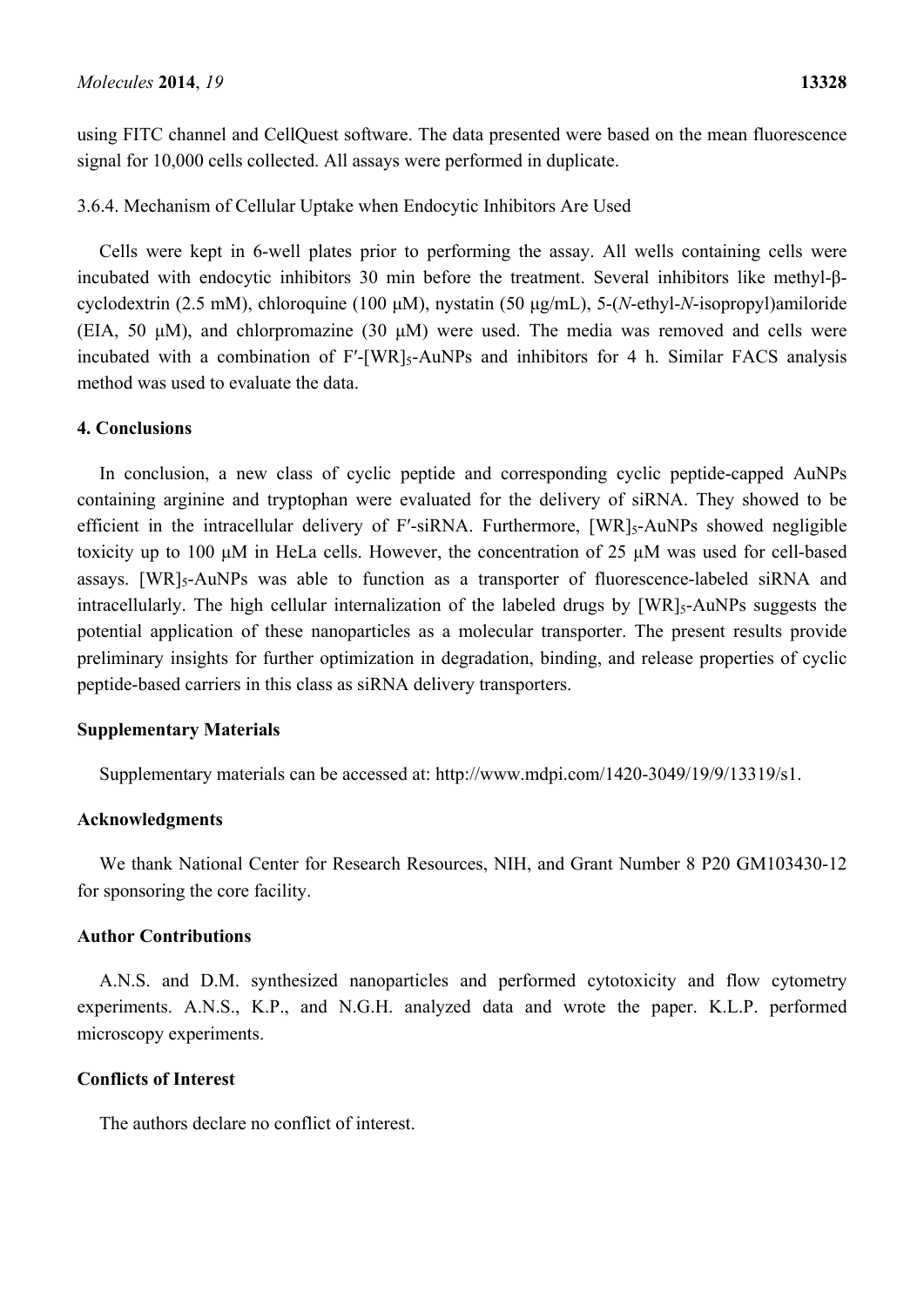# **References**

- 1. Sontheimer, E.J. Assembly and function of RNA silencing complexes. *Nat*. *Rev*. *Mol*. *Cell Biol*. **2005**, *6*, 127–138.
- 2. Song, E.; Lee, S.K.; Wang, J.; Ince, N.; Ouyang, N.; Min, J.; Chen, J.; Shankar, P.; Lieberman, J. RNA Interference targeting fas protects mice from *Fulminant hepatitis*. *Nat*. *Med*. **2003**, *9*, 347–351.
- 3. Sioud, M.; Sorensen, D.R. Cationic liposome-mediated delivery of siRNAs in adult mice. *Biochem*. *Biophys*. *Res*. *Commun*. **2003**, *312*, 1220–1225.
- 4. Urban-Klein, B.; Werth, S.; Abuharbeid, S.; Czubayko, F.; Aigner, A. RNAi-mediated gene-targeting through systemic application of polyethylenimine (PEI)-complexed siRNA *in Vivo*. *Gene Ther*. **2005**, *12*, 461–466.
- 5. Jantscha, J.; Turzac, N.; Volkea, M.; Eckardta, K.U.; Henseld, M.; Steinkasserer, A.; Willama, C.; Prechtel, A.T. Small interfering RNA (siRNA) delivery into murine bone marrow-derived dendritic cells by electroporation. *J*. *Immunol*. *Methods* **2008**, *337*, 71–77.
- 6. Brummelkamp, T.R.; Bernards, R.; Agami, R. Stable suppression of tumorigenicity by virusmediated RNA interference. *Cancer Cell* **2002**, *2*, 243–247.
- 7. Stewart, S.A.; Dykxhoorn, D.M.; Palliser, D.; Mizuno, H.; Yu, E.Y.; An, D.S.; Sabatini, D.M.; Chen, I.S.; Hahn, W.C.; Sharp, P.A.; *et al.* Lentivirus-delivered stable gene silencing by RNAi in primary cells. *RNA* **2003**, *9*, 493–501.
- 8. Dykxhoorn, D.M.; Lieberman, J. The Silent Revolution: RNA Interference as basic biology, research tool, and therapeutic. *J*. *Annul*. *Rev*. *Med*. **2005**, *56*, 401–423.
- 9. Ryther, R.C.C.; Flynt, A.S.; Phillips, J.A.; Patton, J.G. siRNA therapeutics: big potential from small RNAs. *Gene Ther*. **2005**, *12*, 5–11.
- 10. Rozema, D.B.; Lewis, D.L.; Wakefield, D.H.; Wong, S.C.; Klein, J.J.; Roesch, P.L.; Bertin, S.L.; Reppen, T.W.; Chu, Q.; Blokhin, A.V.; *et al.* Dynamic polyconjugates for targeted *in vivo*  delivery of siRNA to hepatocytes. *Proc*. *Natl*. *Acad*. *Sci*. *USA* **2007**, *104*, 12982–12987.
- 11. Soutschek, J.; Akinc, A.; Bramlage, B.; Charisse, K.; Constien, R.; Donoghue, M.; Elbashir, S.; Geick, A.; Hadwiger, P.; Harborth, J.; *et al.* Therapeutic silencing of an endogenous gene by systemic administration of modified siRNAs. *Nature* **2004**, *432*, 173–178.
- 12. Pushparaj, P.N.; Melendez, A.J. Short interfering RNA (siRNA) as a novel therapeutic. *Clin*. *Exp*. *Pharmacol*. *Physiol*. **2006**, *33*, 504–510.
- 13. McCarrol, J.; Baigude, H.; Yang, C.S.; Rana, T.M. Nanotubes functionalized with lipids and natural amino acid dendrimers: A new strategy to create nanomaterials for delivering systemic RNAi. *Bioconjug*. *Chem*. **2010**, *21*, 56–63.
- 14. Behlke, M.A. Progress towards *in vivo* use of siRNAs. *Mol*. *Ther*. **2006**, *13*, 644–670.
- 15. Ma, H.; Zhu, J.; Maronski, M.; Kotzbauer, P.T.; Lee, V.M.; Dichter, M.A.; Diamond, S.L. Non-classical nuclear localization signal peptides for high efficiency lipofection of primary neurons and neuronal cell lines. *Neuroscience* **2002**, *112*, 1–5.
- 16. McManus, M.T.; Haines, B.B.; Dillon, C.P.; Whitehurst, C.E.; van Parijs, L.; Chen, J.; Sharp, P.A. Small interfering rna-mediated gene silencing in T lymphocytes. *J*. *Immunol*. **2002**, *169*, 5754–5760.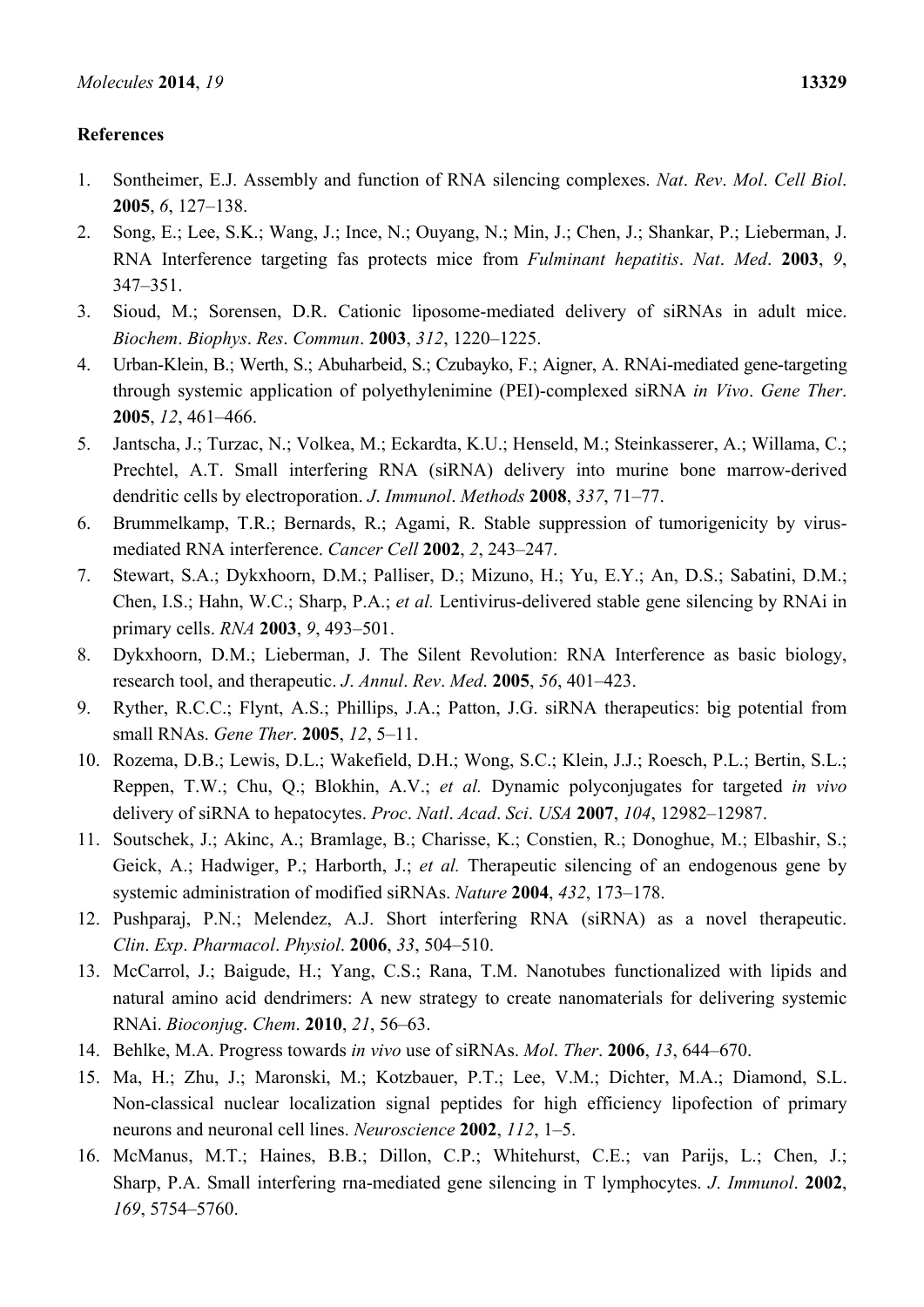- 17. Strait, K.A.; Stricklett, P.K.; Kohan, J.L.; Miller, M.B.; Kohan, D.E. Identification of two Nuclear factor of activated T-cells (NFAT)-response elements in the 5'-upstream regulatory region of the ET-1 promoter. *Am*. *J*. *Physiol*. **2007**, *293*, 601–606.
- 18. Wang, S.; Bui, V.; Hughes, J.A.; King, M.A.; Meyer, E.M. Adeno-associated virus mediated gene transfer into primary rat brain neuronal and glial cultures: Enhancement with the pH-sensitive surfactant dodecyl 2-(1wiimidazolyl) propionate. *Neurochem*. *Int*. **2000**, *37*, 1–6.
- 19. Ohki, E.C.; Tilkins, M.L.; Ciccarone, V.C.; Price, P.J. Improving the transfection efficiency of post-mitotic neurons. *J*. *Neurosci*. *Methods* **2001**, *112*, 95–99.
- 20. Mandal, D.; Nasrolahi Shirazi, A.; Parang, K. Cell-penetrating homochiral cyclic peptides as nuclear-targeting molecular transporters. *Angew*. *Chem*. *Int*. *Ed*. **2011**, *50*, 9633–9637.
- 21. Lewin, M.; Carlesso, N.; Tung, C.H.; Tang, X.W.; Cory, D.; Scadden, D.T.; Weissleder, R. Tat peptide-derivatized magnetic nanoparticles allow *in vivo* tracking and recovery of progenitor cells. *Nat*. *Biotechnol*. **2000**, *18*, 410–414.
- 22. Josephson, L.; Tung, C.H.; Moore, A.; Weissleder, R. High-efficiency intracellular magnetic labeling with novel superparamagnetic-tat peptide conjugates. *Bioconjug*. *Chem*. **1999**, *10*, 186–191.
- 23. Liang, J.F.; Yang, V.C. Synthesis of doxorubicin-peptide conjugate with multidrug resistant tumor cell killing activity. *Bioorg*. *Med*. *Chem*. *Lett*. **2005**, *15*, 5071–5075.
- 24. Rothbard, J.B.; Garlington, S.; Lin, Q.; Kirschberg, T.; Kreider, E.; McGrane, P.L.; Wender, P.A.; Khavari, P.A. Conjugation of arginine oligomers to cyclosporin A facilitates topical delivery and inhibition of inflammation. *Nat*. *Med*. **2000**, *6*, 1253–1257.
- 25. Shirazi, N.A.; Tiwari, R.K.; Oh, D.; Banerjee, A.; Yadav, A.; Parang, K. Efficient delivery of cell impermeable phosphopeptides by a cyclic peptide amphiphile containing tryptophan and arginine. *Mol*. *Pharm.* **2013**, *10*, 2008–2020.
- 26. Torchilin, V.P.; Rammohan, R.; Weissig, V.; Levchenko, T.S. TAT peptide on the surface of liposomes affords their efficient intracellular delivery even at low temperature and in the presence of metabolic inhibitors. *Proc*. *Natl*. *Acad*. *Sci*. *USA* **2001**, *98*, 8786–8791.
- 27. Khalil, I.A.; Kogure, K.; Futaki, S.; Harashima, H. High density of octaarginine stimulates macropinocytosis leading to efficient intracellular trafficking for gene expression. *J*. *Biol*. *Chem*. **2006**, *281*, 3544–3551.
- 28. Morgan, M.T.; Nakanishi, Y.; Kroll, D.J.; Griset, A.P.; Carnahan, M.A.; Wathier, M.; Oberlies, N.H.; Manikumar, G.; Wani, M.C.; Grinstaff, M.W. Dendrimer-encapsulated camptothecins: increased solubility, cellular uptake, and cellular retention affords enhanced anticancer activity *in vitro*. *Cancer Res*. **2006**, *66*, 11913–11921.
- 29. Duncan, B.; Kim, C.; Rotello, V.M. Gold nanoparticle platforms as drug and biomacromolecule delivery systems. *J*. *Control. Release* **2010**, *148*, 122–127.
- 30. Kumar, P. Ban, H-S.; Kim, S-S, Wu, H.; Pearson, T.; Greiner, D-L.; Laouar, A.; Yao, J.; Haridas, V.; Habiro, K.; *et al.* T Cell-specific sirna delivery suppresses hiv-1 infection in humanized mice. *Cell* **2008**, *134*, 577–586.
- 31. Kumar, P.; Haoquan, W.; McBride, J.-L.; Jung, K.-E.; Kim, M.-H.; Davidson, B.-L.; Lee, S.-K.; Shankar, P.; Manjunath, N. Transvascular delivery of small interfering RNA to the central nervous system. *Nature* **2007**, *448*, 39–43.